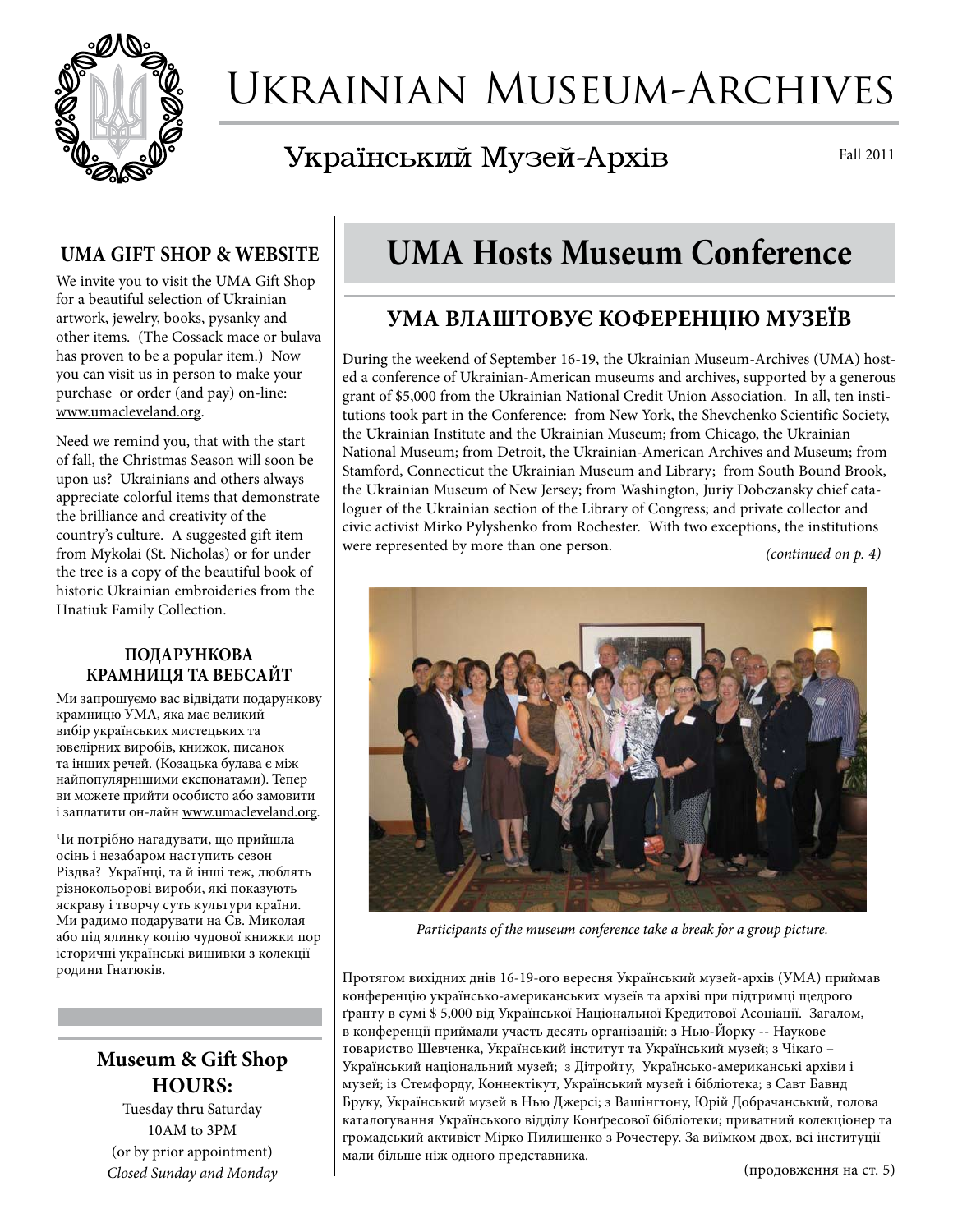### **UMA HONORS SHEVCHENKO**

March 10, 2011 was the 150th anniversary of the death of Ukraine's national poet, Taras Shevchenko. To honor his memory, the UMA had an exhibit of items from our collection. These included an original copy of the March 1861 Osnova journal published in St. Petersburg which described Shevchenko's funeral and printed several of the eulogies. We also displayed other 19<sup>th</sup> Century publications by and about Shevchenko, as well as vintage newspapers, fliers, reproductions of his artwork and other memorabilia documenting the life and creativity of Shevchenko. In connection with the commemoration, the UMA Music Curator Oleh Mahlay conducted one of his musical lectures—this one about the influence of Shevchenko and his poetry on Ukrainian music.

The UMA is already in the planning stage for a much larger exhibit about Ukraine's national genius in conjunction with the celebration of the Bi-Centennial of his birth in March 2014.

Friday, October 21 at 6:00 p.m. the UMA will have a reception to welcome secondary school teachers from Ukraine who teach English, French and German. They are visiting Cleveland within the framework of the Library of Congress Open World Program which brings young leaders from the former Soviet Union to America to meet their counterparts and learn about participatory democracy and free enterprise. We encourage you to come and meet these young teachers from Ukraine.

### **INTERN UPDATE**

One of the most successful and gratifying programs we have at the UMA is our summer intern program for both paid and volunteer interns. This opportunity provides collegeage students with the opportunity to work with rare items from Ukrainian History and Culture. The program began when UMA member, Nicholas Suprenenko, left a bequest to the UMA to be applied toward the education of young people interested in Ukrainian Culture. Each year for the past five years the UMA has budgeted a portion of this bequest for students interested in working at the archives and museum on cataloguing, exhibit preparation, writing, etc. Students submit an application and essay. Four winners of the UMA Suprenenko Scholarship receive a modest stipend of up to \$2,500 to be applied toward their college education. We also welcome volunteer interns. In several cases, scholarship winners also volunteered their time during vacations or after their paid internship expired. Knowledge of Ukrainian is an obvious plus, but not necessary to be able to work as an intern at the UMA. For those considering their legacy, a bequest to the UMA in your name or your family is an excellent way to preserve Ukrainian Culture and help encourage young people to continue the work of those who came before them.

#### **UMA INTERN ALUMNI UPDATE**

- Erica Boyko—graduated from Ohio University; now working at the Cleveland Museum of Art
- Michael Fedynsky—senior at the University of Notre Dame; attended the summer program at the Ukrainian Catholic University in Lviv
- Alexandra Holowaty-graduated from St. Mary's College; earned an M.A. in Theology from the University of Notre Dame; now working at Global Village Academy
- Oleh Holowaty, Jr.-completed Culinary School in Chesterland; worked at Barchentos, Dim Den Sum, and now is at the Flying Fig.
- Ann Jaskiw-senior at Brown University
- Michael Jaskiw—graduated from Harvard University; attended the Kyiv-Mohyla Academy; now attending Harvard Law School
- Bohdana Komichak graduated from Ohio University and is now in Cleveland working in the community and dancing with Kashtan
- Laryssa Kopystynsky—graduated from Loyola of Chicago; now working in the finance industry in Chicago and dancing for Hromovytsia
- Adrian Laluk—junior at Fordham University; head of the Ukrainian Club there
- Alexander Laluk—junior at Gannon University
- Oksana Mahlay—graduated from Ohio State University; now in graduate school at Seton Hall University; recently hired to work full-time at the Ukrainian Museum in New York
- Andrew Mironovich—senior at the University of Notre Dame; recently worked as an intern in Washington for a defense contractor working with the Pentagon
- Leo Mironovich—sophomore at the University of Notre Dame; member of the ND Marching Band
- Kathleen Murphy from Walsh Jesuit H.S-now a freshman at Marquette University
- Katherine Stecyk—graduated from the University of Notre Dame; won a Fulbright Scholarship and studied the Ukrainian Health system working out of the Ukrainian Catholic University in Lviv
- Michael Stecyk—senior at the University of Notre Dame; attended the summer program at the Ukrainian Catholic University in Lviv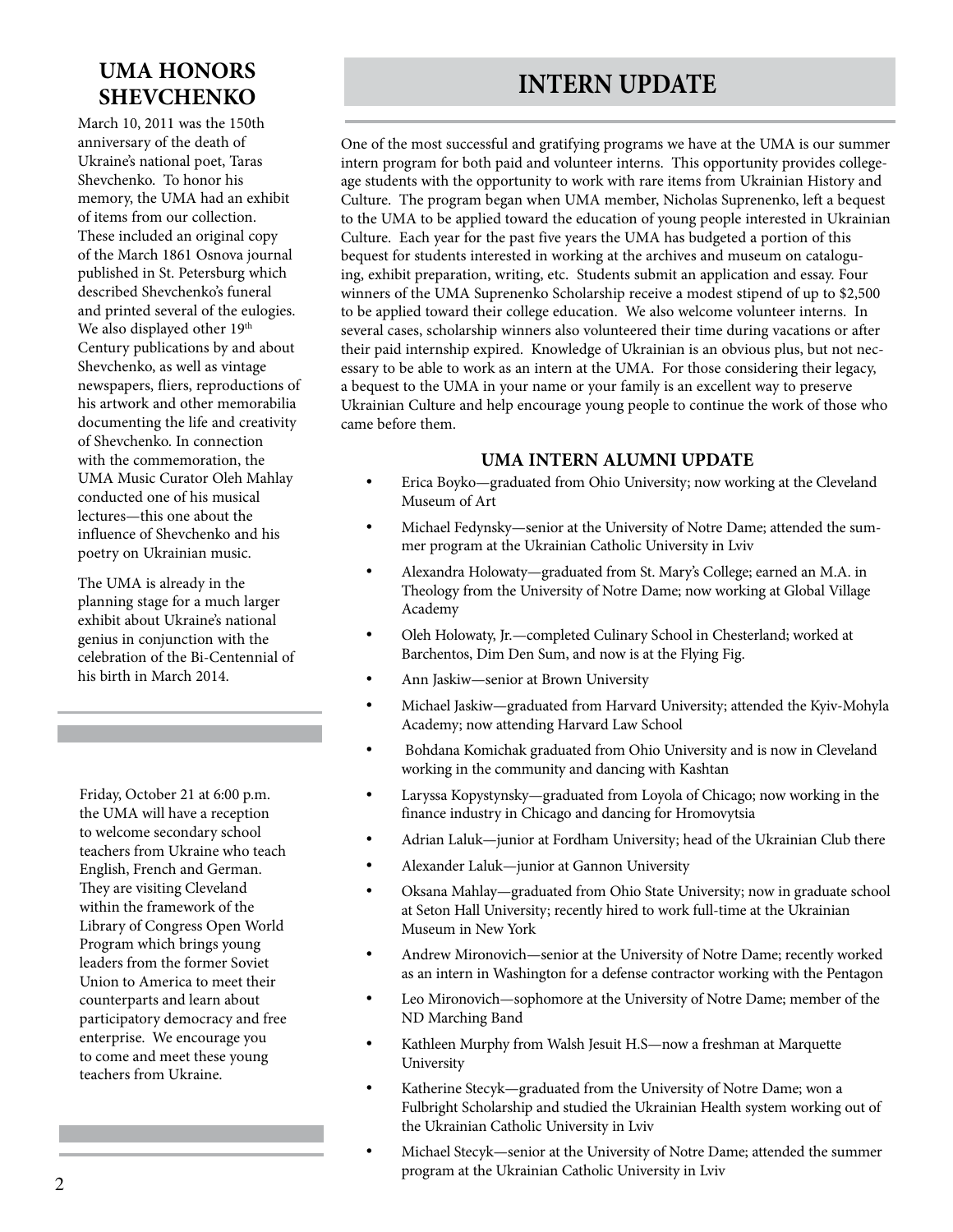### **НОВИНИ ПРО ІНТЕРНАТУРУ**

Однією з найбільш успішних програм в УМА є наша літня програма для інтернів, як для оплачуваних, так і для добровольців. Це дає можливість студентам університетів працювати з рідкісними зразками української історії та культури. Ця програма почала працювати, коли член УМА Микола Супрененко залишив спадок для УМА на освіту студентів, які цікавляться українською культурою. Кожного року за останніх п'ять років УМА виділяє частину цих коштів для студентів, які хочуть працювати в архівах і музеї над каталогуванням, підготуванням виставок, написанням наукових статей, і т. п. Студенти подають аплікацію та ессе. Чотири переможці УМА навчальної Стипендії Супрененка дістають хорошу стипендію аж до \$ 2,500, яку можна використати на університетську освіту. Ми також радо приймаємо студентів-добровольців. Кілька разів навіть ті студенти, що виграли стипендію, добровільно присвячували свій час під час вакацій або коли їх оплачувана інтернатура закінчилася. Знання української мови є звичайно позитивним, але не є необхідністю інтернатури в УМА. Для тих, хто роздумує над спадком, записати наслідство для УМА від вашого імені або від вашої родини є чудовим шляхом збереження української культури і надихнути молодь продовжити роботу попередніх поколінь.

#### **СПИСОК СТУДЕНТІВ ІНТЕРНАТУРИ УМА**

- Еріка Бойко закінчила Університет Огайо, тепер працює в Клівдендському музеї мистецтва
- Михайло Фединський на останнім році Університету Нотр Дейм; студіював при літній програмі Українського Католицького Університету у Львові
- Олександра Головата закінчила коледж Св. Марії; має звання маґістра теології з Університету Нотр Дейм; тепер працює в Global Village Academy
- Олег Головатий—закінчив колінарну Школу в Честерленді, Огайо; тепер працює в Flying Fig
- Анна Яськів на останнім році Brown University
- Михайло Яськів закінчив Гарвардський Університет;вчився в Києво-Могилянській Академії; тепер навчається в Harvard Law School
- Богдана Комічак закінчила Університет Огайо; тепер працює в громаді Клівленда і танцює в "Каштані"
- Лариса Копистинська закінчила Університет Лойола в Чікаґо; тепер працює в фінансовій галузі в Шікаґо; танцює в ансамблі "Громовиця"
- Адріян Лялюк навчається в Фордгам Університеті; голова Українського клубу
- • Олександер Лялюк навчається в Ґеннон Університеті
- Оксана Махлай закінчила Державний Університет Огайо; тепер вчиться в Seton Hall University;недавно почала працювати в Українському музеї в Нью Йорку
- Андрій Миронович на останнім році в Університеті Нотр Дейм; нещодавно працював як інтерн у Вашінґтоні на підприємстві військової промисловості, працюючого для Пентаґону
- Лев Миронович студент Університету Нотр Дейм; член духової охестри" цього закладу
- Кейтлін Мерфі Walsh Jesuit H.S.;тепер на першім році в Університеті Маркетт
- Катерина Стецик закінчила Університет Нотр Дейм; виграла Fulbright Scholarship і просліджувала українську систему здоровя, працюючи з Українського Католицького Університету у Львові
- Михайло Стецик вчиться в Університеті Нотр Дейм; студіював при літній програмі Українського Католицького Університету у Львові

#### **УМА ВШАНОВУЄ ШЕВЧЕНКА**

10-ого березня 2011 року сповнилося 150 років з дня смерті українського національного поета Тараса Шевченка. Для вшанування його пам'яті УМА підготував виставку із своєї колекції. Серед них оригінальна копія журналу "*Основа",* випуск 1861 р., березень, який видавався в Петербурзі і в якому описується похорон Шевченка і надруковано кілька посмертних статей. Ми також виставили інші публікації 19-ого ст. про Шевченка, старі газети, репродукції його мистецьких робіт та інші експонати, які документують життя і творчість поета. В зв'язку з ювілеєм музичний куратор УМА Олег Махлай провів одну із своїх музичних лекцій – про вплив Шевченка та його поезії на українську музику.

Тепер УМА в процесі підготування більшої виставки про українського національного ґенія до святкування 200-річного ювілею його народження в березні 2014 р.

В п'ятнецю 21-ого жовтня в 6:00 год. веч. відбудеться приняття для учителів середних шкіл в Україні які викладають анґлійську, французьку і німецьку мови. Вони відвідаюь Клівленд в рамцях програми «Відкритий Світ» при Конґресовій бібліотеці, яка оплачує відвідини в Америку молодих провідників з бувшого Радянського Союзу щоби вивчати принципи демократії і вільного ринку. Заохочуємо всіх прийти до Музею щоби привитати цих молодих учителів з України.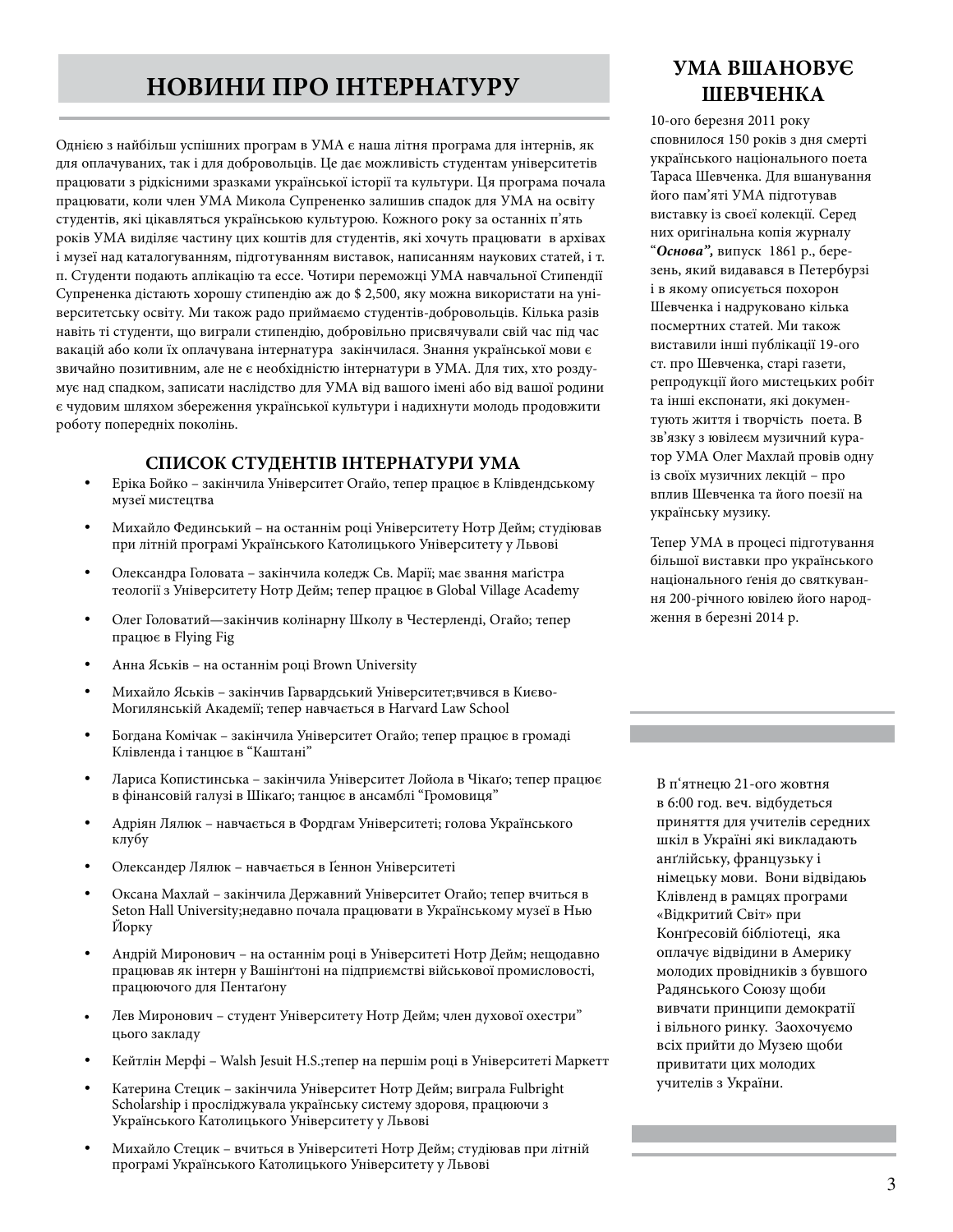

*Mrs. Hnatiuk recalls old memories to a new friend.*



*Ohio Arts Council board member Neil Evanst and Elizabeth Maier presented with a copy of the Hnatiuk Book.*



*Seminar participants travel to Ukrainian Cultural Gardens and Parma Ukrainian Village.*



*Elaine Woloshyn moderates a session on fundraising.*

### **HNATIUK TEXTILE COLLECTION UPDATE**

On June 10th, the UMA unveiled the long-anticipated exhibit of textiles from the Hnatiuk Family Collection of Ukrainian Folk Art. The exhibit and events associated with it was partially funded by a Major Grant from the Ohio Humanities Council (OHC). The opening reception for the exhibit was well-attended, including OHC members Neil Evans and Elizabeth Maier, as well as Cuyahoga Arts and Culture (CAC) Executive Director Karen Gall-Mills. At the reception, UMA Executive Director Taras Szmagala, Sr. welcomed guests and then praised the hard work of Curator Aniza Kraus who coordinated the project, as well as University of Akron Textile Professor Teena Jennings who worked with Aniza on the grant proposal and then put in untold hours along with her graduate students in studying the collection and preparing the exhibit. Taras then presented Mr. Evans, Ms. Maier and Ms. Gall-Mills with copies of the elegant catalogue to the exhibit. By a happy coincidence, the opening reception was on the 90<sup>th</sup> birthday of Mrs. Anna Hnatiuk who assembled the collection along with her late husband, Dr. Myroslav Hnatiuk. The guests at the reception, including Mrs. Hnatiuk's sons, sang "Mnohaya Lita" ("Many Years") in her honor.

In July, Aniza and Teena represented the UMA at the Inclusive Museum Conference in Johannesburg, South Africa where they made a presentation about the Hnatiuk Collection, the UMA and its work with the OHC. In November, the two will be attending the North American Textile Conservation Conference in Mexico, to make a similar presentation.

In connection with the Hnatiuk Textile Project, the UMA sponsored a workshop on Ukrainian embroidery where Gerri Basso demonstrated traditional stitches. In addition to instruction, workshop participants received supplies and began their own embroidered textile project. The UMA also brought back Maria Rypan who delivered a fascinating Friday-evening lecture and slide show tour of Ukraine about the lovely beadwork jewelry known as gerdans or gerdany. The following day, she conducted two workshops on crafting gerdany.

The color catalogue of the Hnatiuk Exhibit and associated DVD of 450 textiles is available for purchase (\$60) at the UMA Gift Shop or on-line: www.umacleveland.org.

#### **MUSEUM CONFERENCE** (continued)

These institutions, along with many individuals took on the mission of preserving and promoting Ukraine's national heritage with its legacy under the Soviets of deliberate and systematic destruction. Today, Ukrainian Culture both here in the West and in Ukraine is vibrant and prospering. That's why the UMA decided it was time for the major Ukrainian-American cultural institutions to come together for a conference to discuss issues of governance, fund-raising, cooperation and, above all, relevance to the 21st Century reality.

The Conference opened with a reception at the UMA with Board President Daria Kowcz-Jakubowycz delivering welcoming remarks, followed by a brief bandura recital by UMA Music Curator Oleh Mahlay and a tour of the museum.

During the two-day conference at the Hyatt Hotel in the historic Arcade in downtown hotel, attendees exchanged information and discussed plans for the future. Facilitators Elaine Woloshyn and Tania Jarosewich led lively and candid discussions about management, governance, fundraising and collections. The conferees agreed to work toward creating a common catalogue and developing a coordinated approach to the Shevchenko Bi-Centennial celebration in 2014. UMA Curator Aniza Kraus is the chair of the coordinating committee.

The Museum Conference included a tour of the Ukrainian Cultural Garden and the Ukrainian Village in Parma, followed with a dinner where members got to know more about each other and their respective museums and archives. The Conference concluded with an invitation from Stamford Museum and Library Curator Lubow Wolynec to reconvene next year in Connecticut. Attendees of this year's conference unanimously agreed.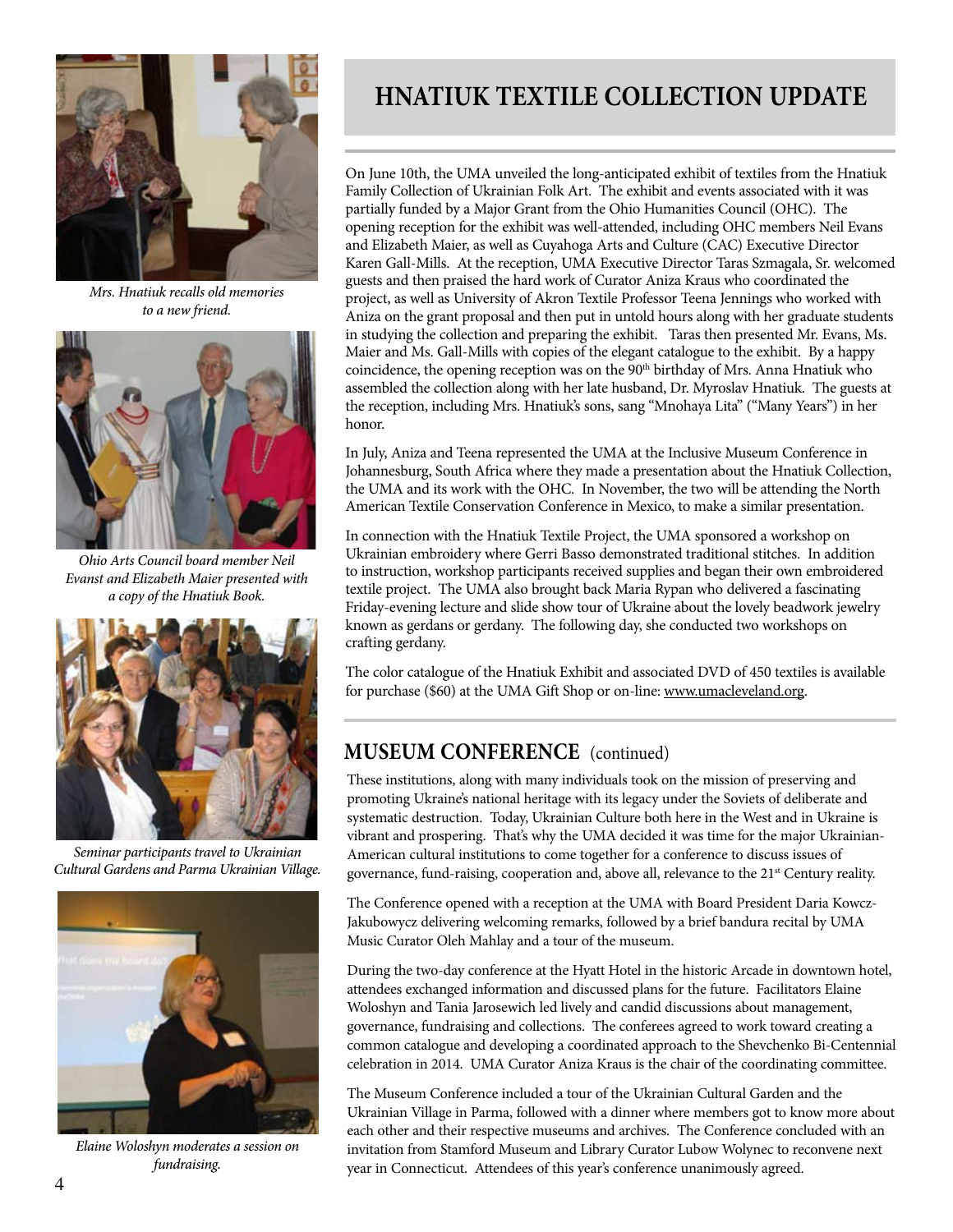### **НОВИНИ ПРО ТЕКСТИЛЬНУ КОЛЕКЦІЮ РОДИНИ ГНАТЮКІВ**

10-ого червня УМА відкрив довгоочікувану виставку текстилю з родинної колекції Гнатюків українського народного мистецтва. Виставка та заняття пов'язані з нею були частково фінансовані особливим ґрантом від *Ohio Humanities Council (OHC*). Церемонія відкриття була багатолюдною, були присутні члени *ОНС* Нієл Еванс та Елізабет Мейєр, а також виконавчий директор *Cuyahoga Arts and Culture* Карен Ґол-Міллз. На прийнятті виконавчий директор УМА, Тарас Шмаґала, ст. привітав гостей і похвалив за тяжку роботу куратора Анізу Кравс, яка керувала проектом, а також професора Університету Акрону Тіну Дженнінґс, яка працювала разом з Анізою над отриманням ґранту і потім посвятила численні години із своїми студентами на вивчення колекції та підготування виставки. Тарас потім подарував п. Евансу, п. Мейєр і п. Ґол-Міллз елегантні копії каталогу виставки. На щастя відкриття виставки співпало із 90-річчям п. Гнатюк, яка зібрала колекцію разом із своїм чоловіком д-ром Мирославом Гнатюком. Гості, включно зі синами п. Гнатюк, заспівали "Многая літа" в її честь.

В липні Аніза і Тіна представляли УМА на Музейній конференції в Йоганнесбурґу, Південна Африка, де вони мали презентацію про колекцію Гнатюків, про УМА і його роботу з *ОНС*. В листопаді вони обидві їдуть в Мексіку на Північно-Американську конференцію по консервації текстилю, де матимуть подібну презентацію.

В зв'язку з проектом текстилю від Гнатюків, УМА спонсорував практичне заняття з української вишивки, де Джеррі Бассо продемонструвала традиційні стіжки. Окрім практичних порад учасники заняття отримали матеріали і почали їх власну вишивку. УМА також знову запросив Марію Рипан, яка провела чудову доповідь у п'ятницю ввечері і показала слайди з тури в Україні про красиві ювелірні вироби з кораликів, знані під назвою ґердани. Наступний день вона провела лекції з виробу ґерданів.

Кольоровий каталог про виставку Гнатюків і DVD із зображенням 450 текстильних виробів можна купити в подарунковій крамниці УМА, ціна \$ 60. Або он-лайн: www. umacleveland.org.

### **КОФЕРЕНЦІЮ МУЗЕЇВ** (продовження)

Ці заклади разом з багатьма приватними особами взяли на себе місію збереження і розповсюдження українського національного спадку в зв'язку з його існуванням в умовах примусового і систематичного знищення радянською владою. Тепер українська культура, як на Заході, так і в Україні, живе і процвітає. Тому УМА вирішив, що настав час, щоб українсько-американські культурні заклади зібрались разом на конференцію і обговорили питання керування, співпраці, збору коштів, а найбільш основне – відповідність до реалій 21-ого століття.

Конференція відкрилася прийняттям в УМА, де Президент ради директорів Дарія Ковч-Якубович мала вступне слово, а потім були короткий виступ бандуриста Олега Махлая, куратора УМА, як також тура по музею.

Під час двох-денної конференції в історичній аркаді готелю **Hyatt** в центрі Клівденда учасники обмінялись інформацією та обговорили плани на майбутнє. Елейн Волошин і Таня Яросевич вели жваву і відкриту бесіду про утримання, керування, збір коштів та колекції. Учасники договорилися про створення спільного каталогу і координований підхід до святкування 200-річчя Шевченка в 2014 р. Куратор УМА Аніза Кравс є головою цього комітету.

В плані конференції було також відвідання Українського культурного городу та Українського села в Пармі, після чого учасники конференції мали спільний обід, де вони мали змогу познайомитися ближче один з одним та дізнатися більше про музеї та архіви, які вони представляють. На закінчення конференції куратор Стемфодського музею і бібліотеки Любов Волинець запросила всіх зустрітися наступного року в Коннектікуті. Всі одноголосно погодилися.



*Hutzul costume from the Hnatiuk Collection*



*Tania Jarosewich facilitating discussion at the museum conference.*



*Andy Fedynsky and Daria Jakubowycz welcome Lubow Wolynec of Stamford Connecticut's Ukrainian Museum and Library, host of next years conference.*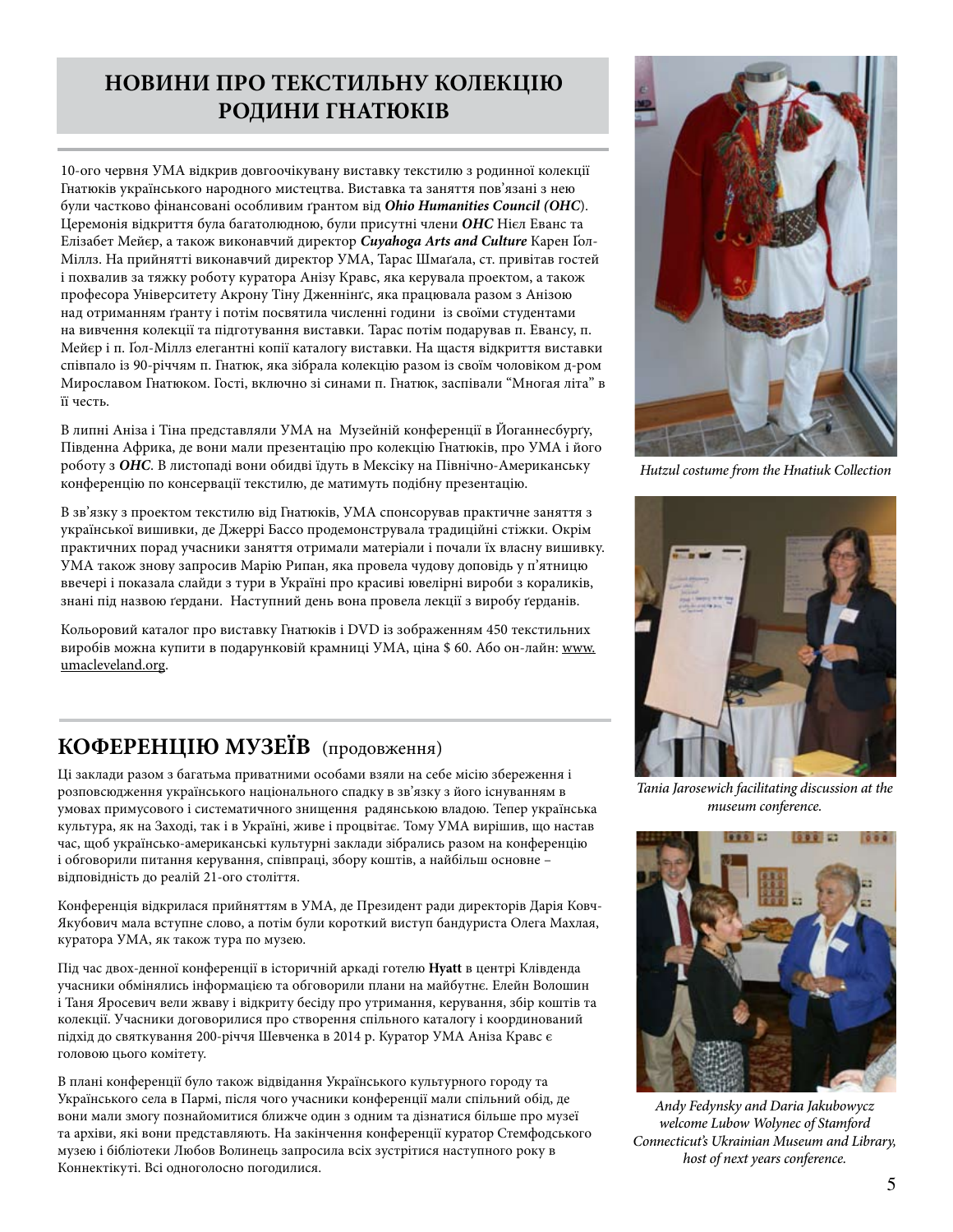### **VOLUNTEER AT THE UMA**

The UMA has an unparalleled collection of historic items from Ukrainian Culture, History and the life of Ukrainian-Americans in Cleveland. Unfortunately, not all of the collection is adequately organized. What is more, donations of various items continue unabated and those require constant weeding and updating. We welcome volunteers whether those might be students or retirees. Here are just a few volunteer opportunities:

- organize the clipping file—the UMA has thousands of clippings from American newspapers from Cleveland, New York, etc. which need to be put into order. These include items starting in the 1910s and '20s all the way to the present day. They involve topics as momentous as war, as pleasant as a debutante ball from a quarter century ago. Volunteers will be given archival boxes and file folders to put the items into chronological order or into topic areas.
- Historical posters—we have a collection of posters, mainly from the community in Cleveland but not exclusively. Many are duplicates which we would like to send to the Institute for Diaspora Studies at the National University at Ostroh Academy, the Stefanyk Library in Lviv, the National Archives of Ukraine, etc. Posters need to be sorted, duplicates set aside and the collection catalogued and preserved.
- Photographs—we have thousands of photographs, many as old as 100 years. They document the life of our community in Cleveland, the Displaced Persons Camps, world wars, life in the Old Country, landmarks, etc. Mr. and Mrs. Evhen and Oksana Pakush started the project more than ten years ago but are no longer able to give it the time and energy it requires. Photographs need to be sorted, categorized, catalogued and preserved
- Shevchenko Collection—we have a large collection of Shevchenkiana going back to 1861. The collection catalogued by Ihor Kowalysko includes 1,000 books (which have been catalogued) but also postage stamps, posters, concert programs, medals, etc. These need to be sorted, categorized, catalogued and preserved.
- Music Collection—we have more than 3,000 vinyl records, as well as programs, sheet music, posters, etc. The Stecyk Family catalogued and digitized a good portion of the records and our interns worked on cataloguing but there's lots of work to be done to continue that effort and also assist with music-related events. To volunteer, please contact Music Curator, Oleh Mahlay at 440.915.4127 or ukrainianmusic@yahoo.com.
- Buttons and badges—we have hundreds upon hundreds of badges, buttons and medals. Many are broadly categorized; many more are not. They further sorting and cataloguing.

#### **ДОБРОВОЛЬЦІ В УМА**

УМА володіє неповторною колекцією історичних експонатів української культури, історії та життя українських американців в Клівленді. На жаль, не всі колекції добре впорядковані. І навіть більше, пожертви деяких експонатів не зменшуються і вимагають постійного перегляду та переобліку. Ми завжди раді вітати добровольців, чи то студентів., чи пенсіонерів. Ось кілька нових можливостей для добровольців:

- Організація вирізок УМА має тисячі вирізок з американських газет Клівленда, Нью Йорку, і т. п., які треба скласти по порядку. Це включає експонати з 1910 р., аж до сучасних днів. В них розповідається про такі важливі моменти, як війни, і приємні як бал дебютанток чверть століття тому. Волонтерам будуть видані архівні коробки і папки, щоб скласти експонати в хронологічному порядку або за темами.
- Історичні плакати –ми маємо колекцію плакатів, в більшості з громади Клівленда, але не тільки. Багато з них мають кілька екземплярів, які ми хотіли би відіслати до Острозької Академії до Інституту вивчення діаспори, до бібліотеки Стефаника у Львові, до Національного архіву в Україні, і т.д. Плакати треба посортувати, дублікати відложити окремо, зробити каталогування і прямо зберегти.
- Фотографії ми маємо тисячі фотографій, деякі з них сторічної давності. В них задокументоване життя нашої громади в Клівленді, в таборах для переміщених осіб, роки війни, життя на Батьківщині, історичні місця, і т. д. Панство Евген і Оксана Пакуш розпочали проект десять років тому, але вони більше не можуть виділити на це час та енергію. Фотографії треба посортувати, розложити за категоріями, каталогу вати, покласти на збереження.
- Колекція Шевченка ми маємо велику колекцію Шевченкіани, аж від 1861 р. До колекції входять 1,000 книжок (які Ігор Ковалисько скатальоґував), але ще є поштові марки, плакати, концертні програми, медалі, і т. п. Це все теж треба посортувати, розложити за катеґоріями, каталогувати, покласти на збереження.
- Музична колекція ми маємо понад 3,000 вінілових записів, а також програми, ноти, плакати, і т.п. Родина Стециків каталоґувала і зробила цифрові записи більшої частини цієї колекції, над каталоґуканням працювали і наші інтерни, але ще потрібно зробити багато роботи, а також допомогти у підготовці пов'язаних з музикою подій. Просимо звертатися до музичного куратора Олега Махлая, тел.. 440-915-4127 або ukrainianmusic@yahoo.com
- Гудзики та значки -- ми маємо сотні значків, ґудзиків та медалей. Більшість з них вже посортовані на катеґорії, але ще треба продовжити сортування та каталоґування.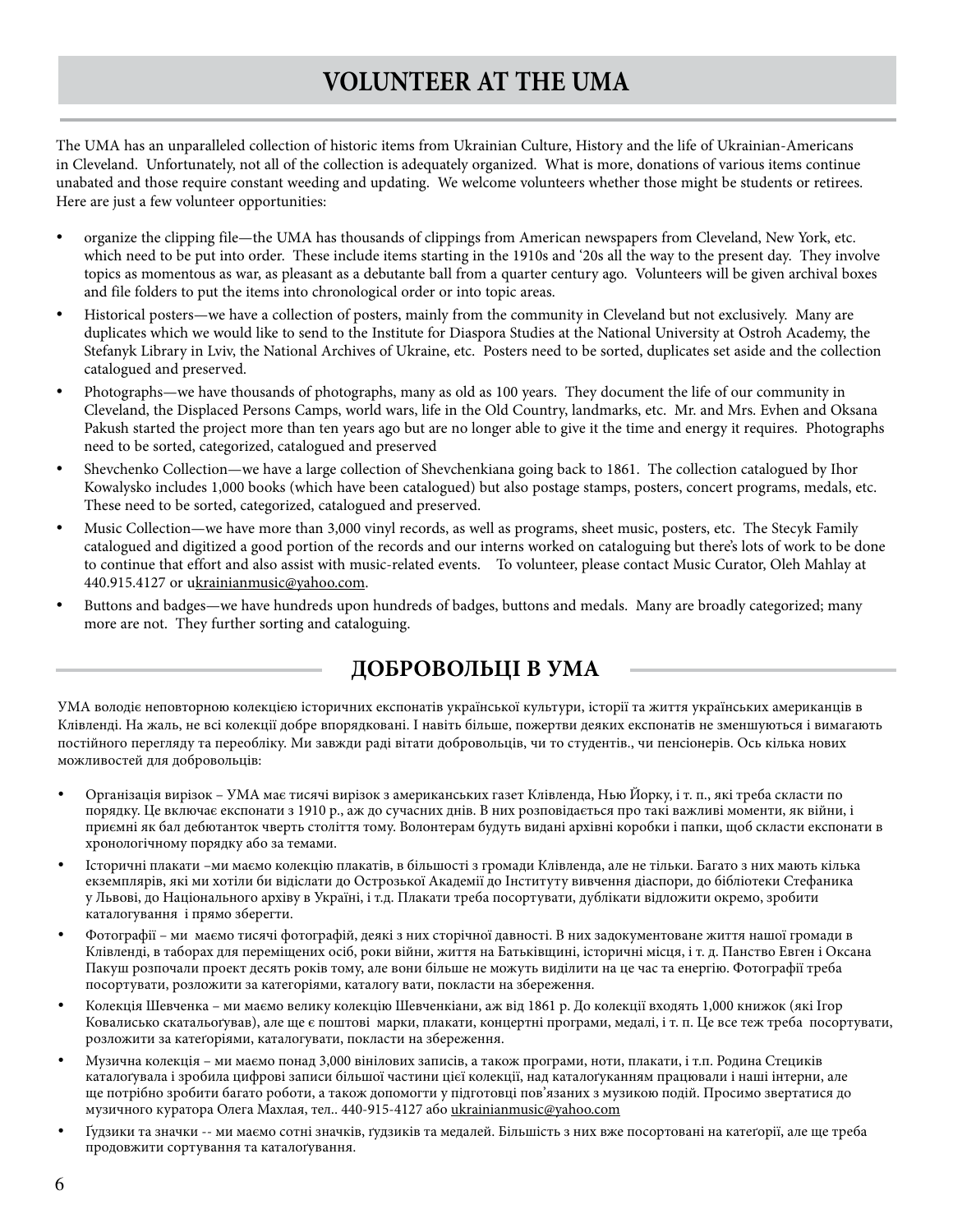#### **ЧЛЕНСТВО ВІД 1-ОГО СІЧНЯ 2011 РОКУ**

Many thanks to our long-term members and to those who just became members. This is a major source of our operating funds which allows us to have full-time and part-time workers which in turn makes it possible to keep our doors open every day from Tuesday to Saturday so that we can welcome visitors, respond to telephone inquiries and hold regular events that further our mission: to preserve and share Ukrainian culture and the immigrant experience. Memberships are tax-deductible.

Mr. and Mrs. Roman and Vladimira Wasylyszyn, Life Members

(The UMA family was saddened by the news that Mrs. Wasylyszyn—"Pani Mira"—passed away on July 28th.

She contributed enormously to Ukrainian Culture and will be missed.)

| Mr. & Ms. Taras Szmagala, Jr. &<br>Helen Jarem | \$2,000        |
|------------------------------------------------|----------------|
| Mr. Yaroslav Bihun                             | \$500          |
| Mr. & Mrs. George & Christine Fedynsky         | \$500          |
| Dr. & Mrs. Alexander & Daria Jakubowycz        |                |
|                                                | \$500<br>\$500 |
| Dr. & Mrs. Ihor & Zenovia Kunasz               |                |
| Dr. & Mrs. Borys & Leslie Pakush               | \$500          |
| Dr. & Mrs. Jaroslav & Jaroslava Panchuk        | \$500          |
| Mr. & Mrs. Taras &                             |                |
| Katherine Szmagala, Sr.                        | \$500          |
| Mr. & Mrs. John & Karen Moss                   | \$325          |
| Mr. & Mrs. Petro & Daria Basalyk               | \$250          |
| Mr. & Mrs. Joel & Carol Childs                 | \$400          |
| Mr. Michael G. Dobronos, Esq.                  | \$250          |
| Ms. Daria Dykyj                                | \$300          |
| Mr. & Mrs. Laurence & Lucinda Fedak            | \$250          |
| Ms. Valentina Gluch                            | \$250          |
| Mr. & Mrs. Geofrey & Helen Greenleaf           | \$250          |
| Dr. & Mrs. George & Elizabeth Kalbouss         | \$250          |
| Dr. Alexander A. Klos                          | \$250          |
| Mr. & Mrs. Taras & Marichka Kowcz              | \$250          |
| Mr. & Mrs. Zenon & Dozia Krislaty              | \$250          |
| Mr. & Mrs. Alexander & Maria Krychyk           | \$250          |
| Mr. & Mrs. Wasyl & Wira Liscynesky             | \$250          |
| Dr. & Mrs. Osyp & Anne Martyniuk               | \$250          |
| Ms. Arcadia H. Melnyk                          | \$250          |
| Dr. & Mrs. Jaroslaw & Larissa Muzyczka         | \$250          |
| Mr. Andrew Pankiw                              | \$250          |
| Mr. Steve J. Popovich                          | \$250          |
| Mrs. Nadia Shkilnyk                            | \$250          |
| Mr. & Mrs. George & Maria Tarasiuk             | \$250          |
| Dr. & Mrs. Stephan & Tamara Tymkiw             | \$250          |
| Mr. & Mrs. Myron & Oresta Zadony               | \$250          |
| Mr. John M. Zayak                              | \$250          |
| Mr. & Mrs. Stephen & Irene Zenczak             | \$250          |
| Judge & Mrs. Bohdan & Myroslava Futey          | \$200          |
| Dr. Boris Rakowsky                             | \$200          |
| Mr. & Mrs. Roman & Ivanna Bodnaruk,            |                |
| Ohio Export Corp.                              | \$125          |
| Mr. Allen R. Baldwin                           | \$100          |
| Dr. & Mrs. Volodymyr & Lydia Bazarko           | \$100          |
| Dr. & Mrs. Eugene & Elizabeth Boychuk          | \$100          |
| Mr. & Mrs. Andrij & Mary Ann Bushak            | \$100          |
| Mr. & Mrs. Peter & Zenowia Datz                | \$100          |
| Mr. Nicholas Deychakiwsky &                    |                |
| Ms. Oksana Pronych                             | \$100          |
| Mr. Orest Deychakiwsky &                       |                |
| Ms. Orysia Nasar                               | \$100          |
| Dr. & Mrs. Yuri & Irena Deychakiwsky           | \$100          |
| Ms. Ulana M. Diachuk                           | \$100          |
| Mr. & Mrs. Ihor & Maria Fedkiw                 | \$100          |
| Drs. Yuri & Kelly Fedoriw                      | \$100          |
| Mr. & Mrs. Alexander &                         |                |
| Alexandra Fedynsky                             | \$100          |
| Mr. John G. Fedynsky                           | \$100          |
| <b>Herwell DPM</b>                             | \$100          |
| Dr. & Mrs. Yuri & Oksana Hodowanec             | \$100          |
| Mr. & Mrs. Nicholas & Dzwinka Holian           | \$100          |
| Mr. & Mrs. Lev & Halyna Holubec                | \$100          |
| Dr. & Mrs. Zenon & Myroslawa Holubec           | \$100          |

Mr. & Mrs. Wasyl & Olha Ilczyszyn, Dnister Company \$100 Mr. & Mrs. George & Vera Kap \$100<br>Ms. Anizia Karmazyn \$100 Ms. Anizia Karmazyn **\$100**<br>Mr. Ihor Kowalysko **\$100** Mr. Ihor Kowalysko Mr. & Mrs. Jaroslav & Wolodymyra Krasniansky<br>
S. Dzvinka Kryshtalowych<br>
\$100 Ms. Dzvinka Kryshtalowych Rev. Dr. & Mrs. Michael & Iryna Kulick \$100<br>Dr. & Mrs. Michael & Marta Laluk \$100 Dr. & Mrs. Michael & Marta Laluk Mr. & Mrs. Bohdan & Stephanie Liszniansky<br>100<br>6100 \$100 \$100 \$100 Mr. & Mrs. Oleh & Natalia Mahlay \$100<br>Ms. Debra Rose Marks \$100 Ms. Debra Rose Marks Mr. & Andrew Martyniuk  $$100$ Mr. & Mrs. Roman & Adriana Mironovich  $$100$ Mr. & Mrs. Frank & Vera Molls \$100<br>Mr. Ihor Mychkovsky \$100 Mr. Ihor Mychkovsky<br>Mr. & Mrs. Orest Nebesh \$100 Mr. & Mrs. Orest Nebesh Ms. Natalie Newmerzhycky<br>Mr. & Mrs. George & Noreen Norka \$100 Mr. & Mrs. George & Noreen Norka \$100<br>Mr. & Mrs. Jon & Cathleen Nych \$100 Mr. & Mrs. Jon & Cathleen Nych Mr. Walter Paliwoda<br>
Rev. Steven M. Paliwoda<br>
\$100 Rev. Steven M. Paliwoda **\$100**<br>Mr. & Mrs. George & Areta Polansky \$100 Mr. & Mrs. George & Areta Polansky \$100<br>Ms. Janis Purdy \$100 Ms. Janis Purdy 6100<br>Mr. & Mrs. Nick & Oksana Roshetsky 6100 Mr. & Mrs. Nick & Oksana Roshetsky \$100<br>Mr. Leo J. Samokieszyn \$100 Mr. Leo J. Samokieszyn Mrs. Daria Samotulka \$100 Dr. Alexandra Shkolnik  $$100$ <br>Dr. & Mrs. Nestor & Anisa Shust \$100 Dr. & Mrs. Nestor & Anisa Shust Mrs. Anna Sorochak  $$100$ <br>Dr. Stephan Stecura  $$100$ Dr. Stephan Stecura<br>Dr. Joanna Svm Lipsky<br>\$100 Dr. Joanna Sym Lipsky Mr. & Mrs. Roman & Olena Szemeczko \$100<br>Mr. Myron G. Trembly \$100 Mr. Myron G. Trembly<br>Elaine Woloshyn & Richard Stahl \$100 Elaine Woloshyn & Richard Stahl \$100<br>Margaret Wong & Associates \$100 Margaret Wong & Associates Mr. & Mrs. Danylo Yanevsky & Marta Kolomayets<br>s Irene A Zawadiwsky \$100 Ms. Irene A. Zawadiwsky Mrs. Maria Krislatyj **675**<br>Mrs. Mollie E. Alstott **650** Mrs. Mollie E. Alstott Mr. & Mrs. Michael & Lydia Balahutrak \$50<br>Mr. & Mrs. Oleh & Neala Bendiuk \$50 Mr. & Mrs. Oleh & Neala Bendiuk \$50<br>Mr. & Mrs. Myron & Helen Bilynsky \$50 Mr. & Mrs. Myron & Helen Bilynsky Mrs. Jennie H. Bochar \$50 Judge & Mrs. Christopher & Roberta Boyko \$50 Mrs. Eva D. Boyko \$50 Mr. & Mrs. Platon & Loretta Burda \$50<br>Mr. & Mrs. Michael & Luba Darmochwal \$50 Mr. & Mrs. Michael & Luba Darmochwal Mrs. Nadia Deychakiwsky<br>Mr. & Mrs. Petro & Ivanka Dmytryk \$50 Mr. & Mrs. Petro & Ivanka Dmytryk \$50<br>Mr. & Mrs. Nick & Kathy Dolbin Mr. & Mrs. Nick & Kathy Dolbin \$50<br>Mr. & Mrs. Victor & & Andrea Dolbin \$50 Mr. & Mrs. Victor & & Andrea Dolbin Mr. & Mrs. Walter & Helen Dolbin  $\frac{$50}{100}$  \$50 Mr. & Mrs. Jerry & Maria Flynn Ms. Georgiann G. Franko  $$50$ 

Mr. & Mrs. Adrian & Marta Halarewicz \$50 Dr. & Mrs. John & Gail Holian \$50<br>Mr. & Mrs. Oleh & Hanya Holowatyi \$50 Mr. & Mrs. Oleh & Hanya Holowatyj Mr. & Mrs. Jaroslav & Marta Hruszkewycz \$50 Mr. & Mrs. Terrence & Katia Kaiser \$50<br>Ms. Sally Conway Kilbane Ms. Sally Conway Kilbane Mr. & Mrs. Julian & Christine Klek  $$50$ <br>Mrs. Jaroslawa Kryshtalowych  $$50$ Mrs. Jaroslawa Kryshtalowych \$50 Ms. Larysa B. Kurylas Mr. & Mrs. Bohdan & Oksana Kuzyszyn \$50<br>Mr. Peter Lahola \$50 Mr. Peter Lahola<br>Mr. & Mrs. Zenon & Natalie Miahky \$50 Mr. & Mrs. Zenon & Natalie Miahky Mr. Adam Misztal \$50 Dr. & Mrs. Gleb & Luba Moysaenko  $$50$ <br>Mrs. A Lubomvra Mychkovsky \$50 Mrs. A. Lubomvra Mychkovsky Mr. & Mrs. John & Vera Nahornyj \$50 Rev. & Mrs. John R. Nakonachny \$50<br>Mr. John Steidl & Mrs. Martha Nowycky \$50 Mr. John Steidl & Mrs. Martha Nowycky Miss Marika Sofia Olijar **\$50** Ms. Irene Orynchak **\$50**<br>Mr & Mrs. Fugene & Oksana Pakush \$50 Mr. & Mrs. Eugene & Oksana Pakush Dr. & Mrs. Rodion & Irene Palazij \$50 Ms. Anastasia C. Parc \$50<br>Mr. & Mrs. John & Natalia Parkanzky \$50 Mr. & Mrs. John & Natalia Parkanzky Ms. Romana Peluszkewycz<br>Mr. & Mrs. Peter & Ann Pinaha (\$50) Mr. & Mrs. Peter & Ann Pinaha  $\frac{$50}{0.8}$  \$50 Mr. & Mrs. Petro & Halyna Pryshepa Ms. Irene Russnak \$50 Mr. & Mrs. Andriy & Lisa Shyjka Shrubowich \$50 Mrs. Iwanna Skarupa Ms. Sarah Sloboda-Crispino<br>Mr & Mrs Wolodymyr & Bohdanna Slyz \$50 Mr. & Mrs. Wolodymyr & Bohdanna Slyz Mr. & Mrs. Walter & Dora Storozynsky \$50 Mr. & Mrs. Russell & Lileja Straith  $$50$ <br>Dr. Alexander R. Strilbyckvi Dr. Alexander R. Strilbyckyj Ms. Olga Trytyak  $$50$ Mr. & Mrs. Stephen & Deborah Tymcio \$50<br>Mr. & Mrs. Marion & Lydia Vyrsta \$50 Mr. & Mrs. Marion & Lydia Vyrsta Dr. & Mrs. Andrew Zwarun 550<br>Lt. CMDR Myron Boluch USNR Ret \$46 Lt. CMDR Myron Boluch USNR Ret \$46<br>Ms. Maria Cvbvk \$45 Ms. Maria Cybyk Mr. & Mrs. Walter & Maria Kulchycky \$30<br>Ms. Vera & Andrushkiw \$25 Ms. Vera & Andrushkiw \$25<br>Mr & Mrs. Stefan & Maria Antoniw \$25 Mr. & Mrs. Stefan & Maria Antoniw \$25<br>Fducational Sports Productions Inc \$25 Educational Sports Productions, Inc. Mr. & Mrs. Eugene & Olena Apostoluk \$25<br>Mrs. Stefania Balahutrak \$25 Mrs. Stefania Balahutrak<br>Ms. Marie Bohuslawsky<br>\$25 125 Ms. Marie Bohuslawsky<br>Mr. & Mrs. Orest & Lubomyra Chapelsky \$25 Mr. & Mrs. Orest & Lubomyra Chapelsky \$25<br>Mrs. Anna Ciszkewycz Mrs. Anna Ciszkewycz Mr. & Mrs. Walter & Jaroslava Ciszkewycz \$25<br>Ms. Julia Cyhan \$25 \$25 Ms. Julia Cyhan<br>Mr. & Mrs. & Andrew & Lydia Demianczuk \$25 Mr. & Mrs. & Andrew & Lydia Demjanczuk \$25<br>Mrs. Olga Demjanczuk \$25 Mrs. Olga Demjanczuk \$25 Mrs. Irene Dubas \$25 Ms. Audrey S. Fedak Mrs. Daria Fedoriw  $$25$ <br>Ms. Luba Gawur \$25 Ms. Luba Gawur<br>Mr & Mrs Roman & Luba Gudz \$25 Mr. & Mrs. Roman & Luba Gudz

Mr. & Mrs. Richard & Christina Hlabse \$25<br>Mr. & Mrs. Mychailo & Kateryna Horban \$25 Mr. & Mrs. Mychailo & Kateryna Horban Drs. Mykola & Linda Hryhorczuk \$25<br>Ms. Olga Kalushka \$25 Ms. Olga Kalushka \$25 Ms. Lidia R. Karmazyn<br>Mr. & Mrs. & Andrew & Marcine Kawac \$25 Mr. & Mrs. & Andrew & Marcine Kawac \$25<br>Mr. & Mrs. William & Eileen Kessler \$25 Mr. & Mrs. William & Eileen Kessler \$25<br>Mr. & Mrs. Zenon & Hilde Kniahynyckyj \$25 Mr. & Mrs. Zenon & Hilde Kniahynyckyj \$25<br>Mr. & Mrs. Markian & Lucy Komichak \$25 Mr. & Mrs. Markian & Lucy Komichak \$25<br>Ms. Larissa Korth \$25 Ms. Larissa Korth \$25<br>Mr. & Mrs. Thomas & Stephanie Korth \$25 Mr. & Mrs. Thomas & Stephanie Korth \$25<br>Mr. & Mrs. Steven & Tetiana Kosmos \$25 Mr. & Mrs. Steven & Tetiana Kosmos \$25<br>Mr. & Mrs. Bohdan & Marta Kowcz \$25 Mr. & Mrs. Bohdan & Marta Kowcz \$25<br>Ms. Martha Kraus \$25<br>Mrs. Oksana Kraus \$25 Ms. Martha Kraus Mrs. Oksana Kraus 625<br>Mrs. Hannah P. Kuchar 625 Mrs. Hannah P. Kuchar \$25<br>Dr. & Mrs. Ingert & Judy Kuzych \$25 Dr. & Mrs. Ingert & Judy Kuzych \$25<br>Mr. & Mrs. Henry & Barbara Lipian \$25 Mr. & Mrs. Henry & Barbara Lipian \$25<br>Mr. & Mrs. Walter & Lydia Liszniansky \$25 Mr. & Mrs. Walter & Lydia Liszniansky \$25<br>Mr. & Mrs. Petro & Taisa Mahlav \$25 Mr. & Mrs. Petro & Taisa Mahlay \$25<br>Mrs. Irene Misko \$25 Mrs. Irene Misko<br>Mr. & Mrs. Oleh & Halina Moroz \$25 Mr. & Mrs. Oleh & Halina Moroz \$25<br>Mr. & Mrs. John & Luba Mudri \$25 Mr. & Mrs. John & Luba Mudri \$25<br>Ms. Marta Mudri \$25 \$25 Ms. Marta Mudri<br>Mr. & Mrs. William & Romana Murmann \$25 Mr. & Mrs. William & Romana Murmann \$25<br>Ms. Natalka Nadozirny \$25 Ms. Natalka Nadozirny \$25<br>Mr. & Mrs. Victor & Areta Nadozirny \$25 Mr. & Mrs. Victor & Areta Nadozirny \$25<br>Ms. Betty Marie Nassif \$25 Ms. Betty Marie Nassif<br>Ms. Ola Movchan Novak<br>Dr. & Mrs. Casey & Katherine O'Conor \$25 Ms. Ola Movchan Novak Dr. & Mrs. Casey & Katherine O'Conor \$25<br>Mr. & Mrs. John & Alice Olenchuk \$25 Mr. & Mrs. John & Alice Olenchuk \$25<br>Mr. & Mrs. Ihor & Stephanie Olijar \$25 Mr. & Mrs. Ihor & Stephanie Olijar \$25<br>Mr. & Mrs. John & Ewa Olijar \$25 Mr. & Mrs. John & Ewa Olijar \$25 Ms. Lubomyra O. Palij \$25<br>Mr. & Mrs. Emil & Irene Pavlyshyn \$25 Mr. & Mrs. Emil & Irene Pavlyshyn \$25<br>Ms. Kateryna Petriv \$25 Ms. Kateryna Petriv **\$25**<br>Mrs. Alla Petriwsky **\$25** Mrs. Alla Petriwsky<br>Mr. & Mrs. Roman & Daria Rakowsky \$25 Mr. & Mrs. Roman & Daria Rakowsky \$25<br>Mrs. Orysia Rosul \$25 Mrs. Orysia Rosul<br>Mr. & Mrs. Walter & Nina Samijlenko \$25 Mr. & Mrs. Walter & Nina Samijlenko  $$25$ <br>Mrs. Orysia Savchak  $$25$ Mrs. Orysia Savchak \$25<br>Ms. Nina Sikora \$25 Ms. Nina Sikora \$25 Mrs. Maria Stecyk<br>Dr. Orest Stecyk \$25<br>Mr. & Mrs. James & Natalie Strouse \$25 Dr. Orest Stecyk Mr. & Mrs. James & Natalie Strouse \$25<br>Mr. Michael Switlyk \$25 Mr. Michael Switlyk<br>Mrs. Maria O. Terpylak<br>Mrs. Olenka Toporowych Mrs. Maria O. Terpylak Mrs. Olenka Toporowych<br>Ms. Roksolana Toporowych \$25 Ms. Roksolana Toporowych<br>Ms. Virginia Waratinsky 625 Ms. Virginia Waratinsky<br>Mr. Armand Weaver \$25 Mr. Armand Weaver \$25<br>Ms. Martha J. Wiegand \$25 Ms. Martha J. Wiegand Dr. & Mrs. Michael & Carole Wronkovich<br>
s25 bdeacon Joseph F. Zappernick<br>
\$25 Subdeacon Joseph F. Zappernick  $$25$ <br>Mrs. Ola M. French  $$20$ Mrs. Ola M. French \$20<br>Mrs. Maria Grabsky \$20 Mrs. Maria Grabsky